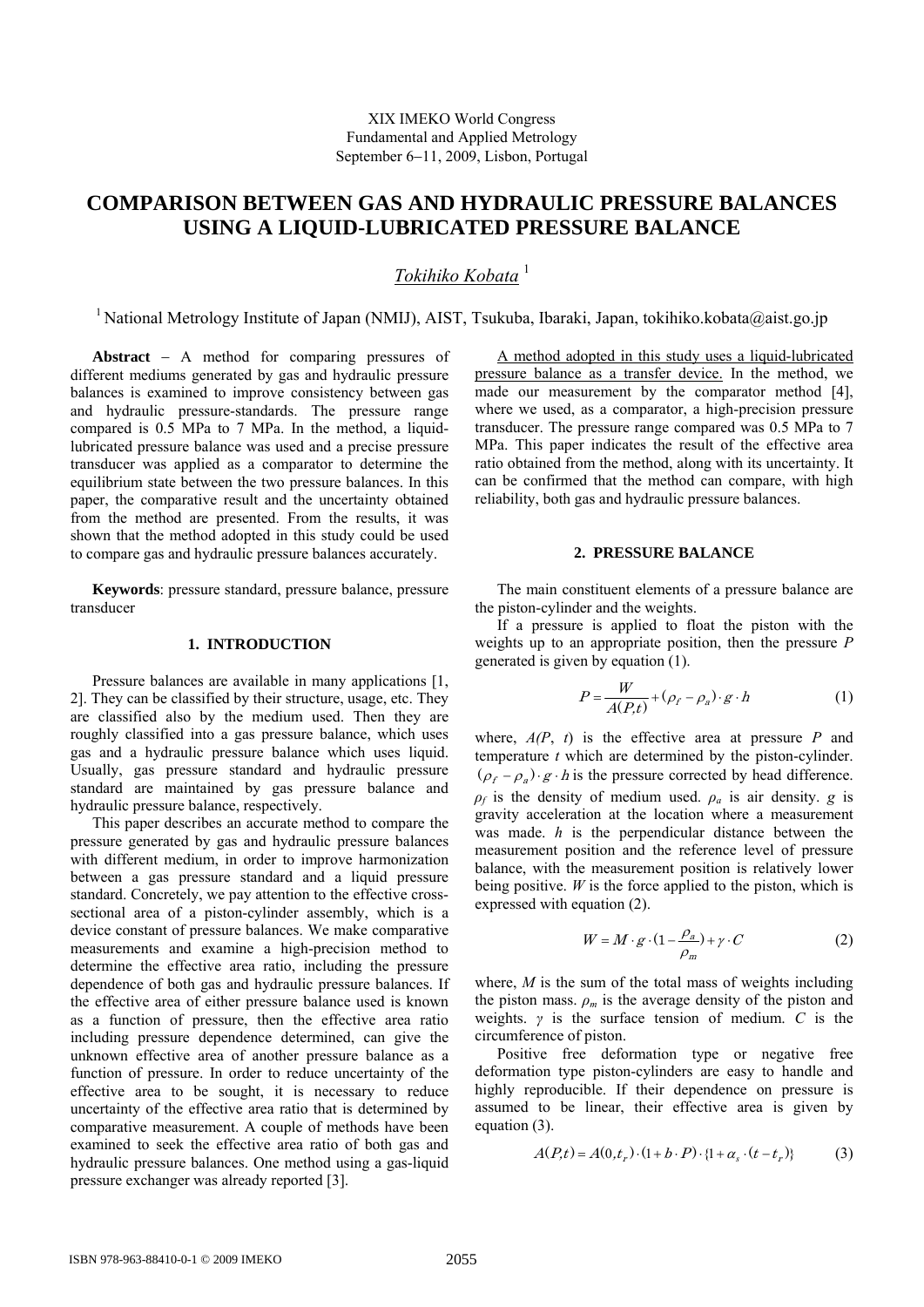where,  $A(0,t_r)$  is the effective area at the reference temperature under atmospheric pressure. *b* is a pressure distortion coefficient.  $\alpha_s$  is the sum of  $\alpha_p$ , which is thermal expansion coefficient of the piston and  $\alpha_c$ , which is that of the cylinder. This study used pressure balances: a negative free deformation type gas pressure balance and a positive free deformation type hydraulic pressure balance. Therefore, the above-mentioned equations give the pressure generated.

### **3. COMPARISON USING A LIQUID-LUBRICATED PRESSURE BALANCE AS A TRANSFER DEVICE**

This section describes the method to obtain the effective area ratio of gas and hydraulic pressure balances, by using a liquid-lubricated pressure balance as a transfer device.



Fig. 1. Piston-cylinder assembly of a liquid-lubricated pressure balance.

## *3.1. Liquid-lubricated pressure balance and measurement principle*

Fig. 1 is the schematic diagrams of the piston-cylinder and peripheral housing of a liquid-lubricated pressure balance (made by DH Instruments Inc. PG7202) [5]. This pressure balance is featured in that the reservoir is located outside the cylinder. The reservoir is connected to the piston-cylinder gap, through two holes bored in the cylinder. The pressure generated at the piston bottom is applied, as shown in the figure, also to the upper portion of the liquid reservoir. The hydraulic pressure applied to the pistoncylinder gap is the sum of the pressure generated at the piston bottom and the pressure due to liquid column height in the reservoir. At the bottom of the piston-cylinder gap, this pressure is always larger than the original pressure applied to the gap. So, the piston-cylinder gap will be filled with liquid. The structure of this piston-cylinder is of negative free deformation type, and the generating pressure is applied also to the outer surface of cylinder. Therefore, higher pressure results in a smaller piston-cylinder gap. If the medium below the piston bottom is replaced, then this pressure balance can generate pressure with either gas or liquid. If the pressure medium below the piston bottom is gas, the piston-cylinder gap is filled with liquid unless the medium in the reservoir is drained. So, its effective area is theoretically the same as the liquid medium [5].

In this method, firstly, we made comparative measurement by using gas as a medium. If the pressure  $P_G$  generated by the gas pressure balance is at equilibrium with the pressure *P*<sub>O</sub> generated by the liquid-lubricated pressure balance, then equation (4) is given.

$$
P_G = P_O \tag{4}
$$

where,  $P_G$  and  $P_O$  are represented by the following equations, respectively, using the equation (1).

$$
P_G = \frac{W_G}{A_G(P, t_G)} + (\rho_{IG} - \rho_a) \cdot g \cdot h_G \tag{5}
$$

$$
P_o = \frac{W_o}{A_o(P, t_o)} + (\rho_{no} - \rho_a) \cdot g \cdot h_o \tag{6}
$$

where, the meaning of each parameter is as explained in the foregoing paragraph. The subscripts *G* and *O* refer to parameters of the gas side and the liquid-lubricated side, respectively.  $W_G$  and  $W_O$  are the sum of gravity due to all weights mass including the small weight and the force due to surface tension. They are calculated from the equation (2).  $h_G$  and  $h_O$  are the perpendicular distance to the measurement position from the reference levels of the gas and liquidlubricated pressure balances, respectively. From the equations (4), (5) and (6), the effective area ratio of pistoncylinder of both pressure balances is given by equation (7).

$$
\frac{A_G(P, t_G)}{A_O(P, t_O)} = \frac{W_G}{W_O} + \Delta R(P, t_G)
$$
\n(7)

where, *ΔR* is the term to correct the effect of head difference between each reference level as mentioned above. It is given by equation (8).

$$
\Delta R(P, t_G) = \frac{A_G(P, t_G) \cdot g}{W_O}
$$
  
 
$$
\times \{ (\rho_{gG} - \rho_a) \cdot h_G - (\rho_{gO} - \rho_a) \cdot h_O \}
$$
 (8)

where, if  $A_G(P, t)$  is presumed to be known, then the effective area ratio at the reference temperature, is obtained, from equation (3), by equation (9).

$$
\frac{A_G(P,t_r)}{A_O(P,t_r)} = \frac{A_G(P,t_G)}{A_O(P,t_O)} \times \frac{1 + \alpha_{SO} \cdot (t_O - t_r)}{1 + \alpha_{SG} \cdot (t_G - t_r)}
$$
(9)

We obtained the effective area ratio,  $A_G(P, t_r)/A_O(P, t_r)$ , of the gas pressure balance and the liquid-lubricated pressure balance. Here,  $A_O(P, t_r)$  is the effective area at the reference temperature  $t_r$ , including pressure dependence of the liquid-lubricated pressure balance. Next, we made comparative measurements by using a liquid medium, and obtained the effective area ratio of a hydraulic pressure balance and the liquid-lubricated pressure balance  $A_L(P, t_r)$ /  $A_O(P, t_r)$ . From the two comparative measurements mentioned above, we obtained two values of the effective area ratio. From these values, we obtained the effective area ratio of the gas pressure balance and the hydraulic pressure balance, at the reference temperature, by equation (10).

$$
R_2(P) = \frac{A_G(P, t_r)}{A_L(P, t_r)} = \frac{A_G(P, t_r)/A_O(P, t_r)}{A_L(P, t_r)/A_O(P, t_r)}
$$
(10)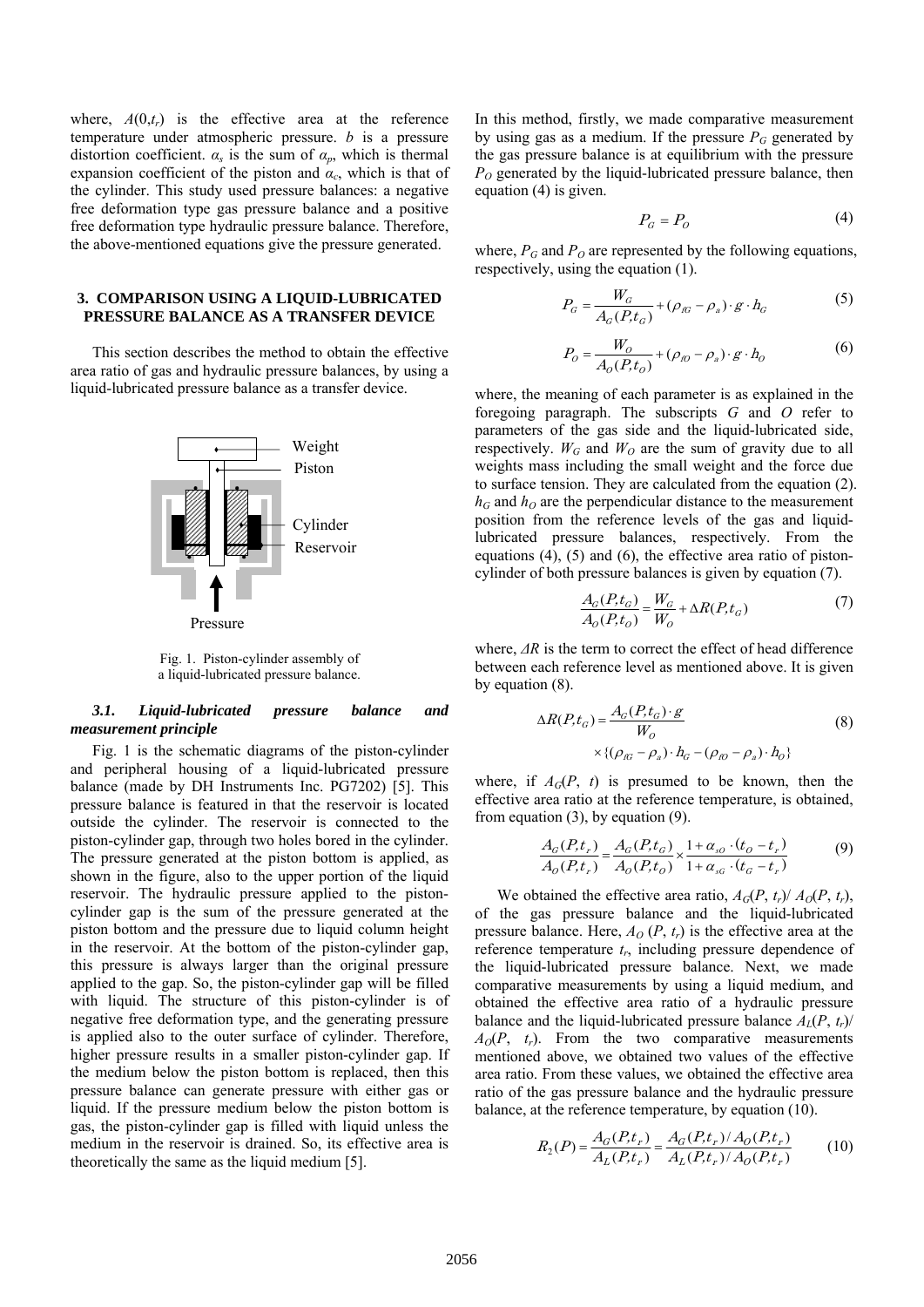As shown in equation (10), when we intend to obtain the effective area ratio of the gas and hydraulic pressure balances, we need not know the absolute effective area  $A_0(P, \mathcal{C})$ *tr*) of a liquid-lubricated pressure balance.

#### *3.2. Measuring method*

For this measurement, we used the gas pressure balance whose effective area was about  $0.49 \text{ cm}^2$ . Mounting of a 35 kg weights enables the pressure balance to generate stably gas pressure of about 7 MPa. The hydraulic pressure balance has the effective area of about  $1.42 \text{ cm}^2$ . Mounting of a 101.5 kg weights enables the pressure balance to generate stably hydraulic pressure of about 7 MPa. Accordingly, the effective area ratio  $(A_G / A_L)$  is about 0.345. We also used a liquid-lubricated pressure balance whose effective area of piston-cylinder was 0.98 cm<sup>2</sup>. Mounting a 70 kg weights on this piston-cylinder enables the pressure balance to stably generate gas or hydraulic pressure of about 7 MPa. As the medium in the reservoir, we used Sebacate for hydraulic pressure. When gas is used as the pressure medium under the piston bottom, careful preparation is necessary in order to prevent exhaustion of the medium in the reservoir. When liquid is used as the pressure medium under the piston bottom, careful preparation is necessary in order not to introduce air bubbles into pipes and the reservoir. When liquid is used, if a significant amount of bubbles are present in the pipes and liquid, they cause a large error as mentioned in the previous section. In order to compare the gas pressure balance with the liquid-lubricated pressure balance, we used a gas high-precision pressure transducer and gas switching valves. In order to compare the hydraulic pressure balance with the liquid-lubricated pressure balance, we used a hydraulic high-precision pressure transducer and hydraulic switching valves. Fig. 2 is a schematic diagram of the apparatus for hydraulic medium. In the figure, CVV is a constant volume valve, which opens or closes without changing the volume inside, and to keep the position of floated piston almost constant irrespective of valve switching. The apparatus for gas medium is almost similar to that for hydraulic medium.

The calculation method is mentioned in section 3.1. The resulting equations should be used to calculate the effective area ratio,  $A_G(P, t_r)/A_O(P, t_r)$ . For hydraulic comparison, the subscript *G* should be changed to *L*. The resulting equations should be used to calculate the effective area ratio,  $A_I(P, t_r)$  $A_0(P, t_r)$ . However, when the generating pressure of a liquid-lubricated pressure balance is calculated, it is necessary to note whether the medium under the piston bottom is gas or liquid, and to pay attention to the values of the surface tension value *γ* and the medium density value *ρf*. The piston-cylinder gap of this type of pressure balance is, as mentioned previously, filled with liquid. So, it is necessary to consider the surface tension of the liquid.

When the piston bottom is filled with gas, it is necessary to consider the surface tension of the bottom of the pistoncylinder contact surface, in addition to the top. These surface tensions cancel each other. So, when the piston bottom is filled with gas,  $\gamma_O$  which is included in  $W_O$  is zero, i.e.  $\gamma_O = 0$ . On the other hand, when the piston bottom is filled with liquid, it is sufficient to consider only the surface tension on the top of piston-cylinder contact surface. So, *γ<sup>O</sup>*  $=\gamma_L$ . For the medium density, if the piston bottom is filled with gas, then  $\rho_{f0} = \rho_{fG}$ . If the piston bottom is filled with liquid, then  $\rho_{f0} = \rho_{fL}$ .

For this measurement, we used nitrogen with more than 99.9999% purity as the gas medium, and Sebacate (Di-2- Ethyl Hexyl Sebacate) as the liquid medium. The surface tension of nitrogen is negligibly small. So,  $\gamma_G = 0$  N/m. For the surface tension of Sebacate, *γL* = 0.031 N/m. The density of both medium,  $\rho_{fG}$  and  $\rho_{fL}$  was obtained as a function of pressure *P* and temperature *t* in the pressure range compared from the following equations [6].

$$
\rho_{fG}(\text{kg/m}^3) = \frac{28.01348 \cdot (P / \text{MPa} + 0.101325) \cdot 10^3}{0.9967 \cdot 8.31451 \cdot (t \cdot \text{°C} + 273.15)} \quad (11)
$$

$$
\rho_{fL}(\text{kg/m}^3) = \{912.67 + 0.7521 \cdot P / \text{MPa} \quad -1.6448 \cdot 10^{-3} (P / \text{MPa})^2 \quad (12)
$$

 $\cdot$  {1 - 7.8  $\cdot$  10<sup>-4</sup> (t /<sup>o</sup>C - 20)}  $+1.45625 \cdot 10^{-6} (P / MPa)^3$ 

VV A VV B CVV A CVV B Pressure Transducer Hydraulic Pressure Balance Liquid-Lubricated Pressure Balance

Fig. 2. Apparatus for comparing hydraulic and liquid-lubricated pressure balances using the comparator method. VV: variable volume, CVV: constant volume valve.

#### *3.3. Measurement results*

Fig. 3 (a) shows the effective area ratio  $A_G(P, t_r)/A_O(P, t_r)$ *tr*) and its standard deviation, which were obtained from comparative measurement of the gas pressure balance and the liquid-lubricated pressure balance, where gas medium was used. As shown in the figure, the difference between the ascending pressure and the descending pressure was relatively  $3 \times 10^{-6}$  or less even at maximum. The standard deviation of the measured value at each pressure was relatively  $2 \times 10^{-6}$  or less at the pressure 2 MPa or higher. Fig. 3 (b) shows the effective area ratio  $A_l(P, t_r)/A_O(P, t_r)$ and its standard deviation, which were obtained from comparative measurement of a hydraulic pressure balance with the liquid-lubricated pressure balance, where liquid medium was used. As shown in the figure, the difference between the ascending pressure and the descending pressure was relatively  $1 \times 10^{-6}$  or less. The standard deviation of the measured value at each pressure was relatively  $2 \times 10^{-6}$  or less at the pressure 1 MPa or higher. We obtained two values of ratio:  $A_G(P, t_r)/A_O(P, t_r)$  and  $A_I(P, t_r)/A_O(P, t_r)$ . From these values, we can obtain the effective area ratio  $R_2(P)$  of the gas pressure balance and the hydraulic pressure